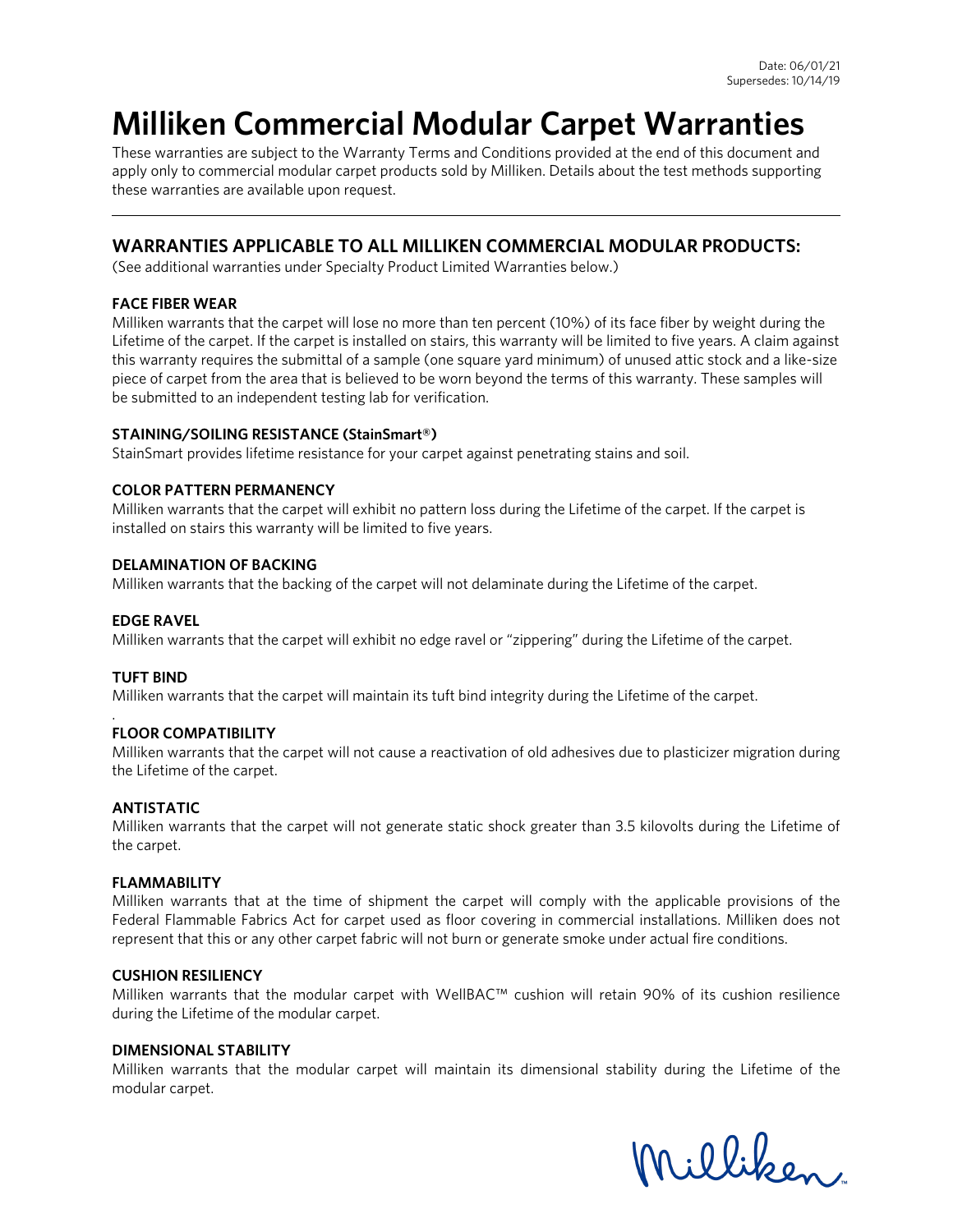#### **FLOOR RELEASE**

Milliken warrants that the initial installation of the modular carpet will release from the floor during the Lifetime of the modular carpet.

#### **TOP DOWN MOISTURE RESISTANCE**

Milliken warrants that the modular carpet will resist moisture penetration during the Lifetime of the modular carpet. This warranty does not include moisture penetration at the seams of modular carpet.

#### **SITE RELATED SOLUTIONS**

Additional warranties may apply when Milliken Non-Reactive Standard or Milliken Mosaic Moisture XT Adhesive is used with Milliken Modular Carpet Tile. Click on one of the links below to learn more:

[Milliken Non-Reactive Standard Adhesive –](https://floors.milliken.com/docs/default-source/americas-documents/technical-documents/site-related-solutions/warranties/milliken-adhesive-warranty---non-reactive-standard.pdf?sfvrsn=9de9c2b4_18) Warranty [Milliken Mosaic Moisture XT](https://floors.milliken.com/docs/default-source/americas-documents/technical-documents/site-related-solutions/warranties/milliken-mosaic-moisture-xt-spray-adhesive-warranty-03-04-20.pdf?sfvrsn=809bb164_10) Spray Adhesive - Warranty

# **SPECIALTY PRODUCT LIMITED WARRANTIES:**

#### **TRACTIONBACK® MODULAR CARPET**

Milliken warrants that at the time of shipment, modular carpet with TractionBack will maintain sufficient bond strength to hold the modular carpet in place under normal foot traffic use for ten (10) years.

#### **ENTRY BARRIER CARPET (OBEX® TILE)**

Milliken warrants that the OBEX Tile entry barrier carpet will lose no more than ten percent (10%) of its face fiber by weight for five (5) years.

#### **BLEACH RESISTANCE (ColorSeal®)**

Milliken warrants that carpet treated with ColorSeal will resist color loss attributable to spills of ten percent (10%) bleach solution and other oxidizing agents during the Lifetime of the carpet.

# **WARRANTY TERMS AND CONDITIONS:**

The following terms and conditions (the 'Warranty Terms and Conditions) apply to all warranties made by Milliken & Company ("Milliken") for commercial carpet sold by Milliken Design, Inc. These Warranty Terms and Conditions and related warranties do not apply to non-commercial installations.

The warranties provided herein are in lieu of any and all other warranties, express or implied, including but not limited to implied warranties of merchantability and fitness for a particular purpose. These warranties are subject to the limitations and exclusions set forth in these Warranty Terms and Conditions and in the individual warranties. These warranties only apply to carpet installed in accordance with Milliken's then current published instructions for installation and orientation (which are specific for each carpet product), installed in an indoor commercial environment and properly maintained in accordance with current, published Milliken specifications. These warranties shall not apply to carpet which has been placed in storage for extended periods, exposed to temperature extremes, or bent or deformed. Additionally, these warranties do not cover damage arising from any use that is different from the normal, intended use of carpet, including, but not limited to, (i) damage caused by chlorinated or any other solvent-based cleaning agents;(ii) damage caused by exposure to substances or contaminants which degrade or destroy color in carpet; (iii) damage caused by use of inappropriate maintenance methods, (iv) damage caused by, sharp objects and the like; (v) damage caused by the installer or the workmanship of the installer (if not installed by Milliken or Milliken Design, Inc.); and (vi) damage arising from factors outside the control of Milliken, including, but not limited to, the condition of the sub-floor, hydrostatic pressure, and moisture from broken pipes.

Milliken